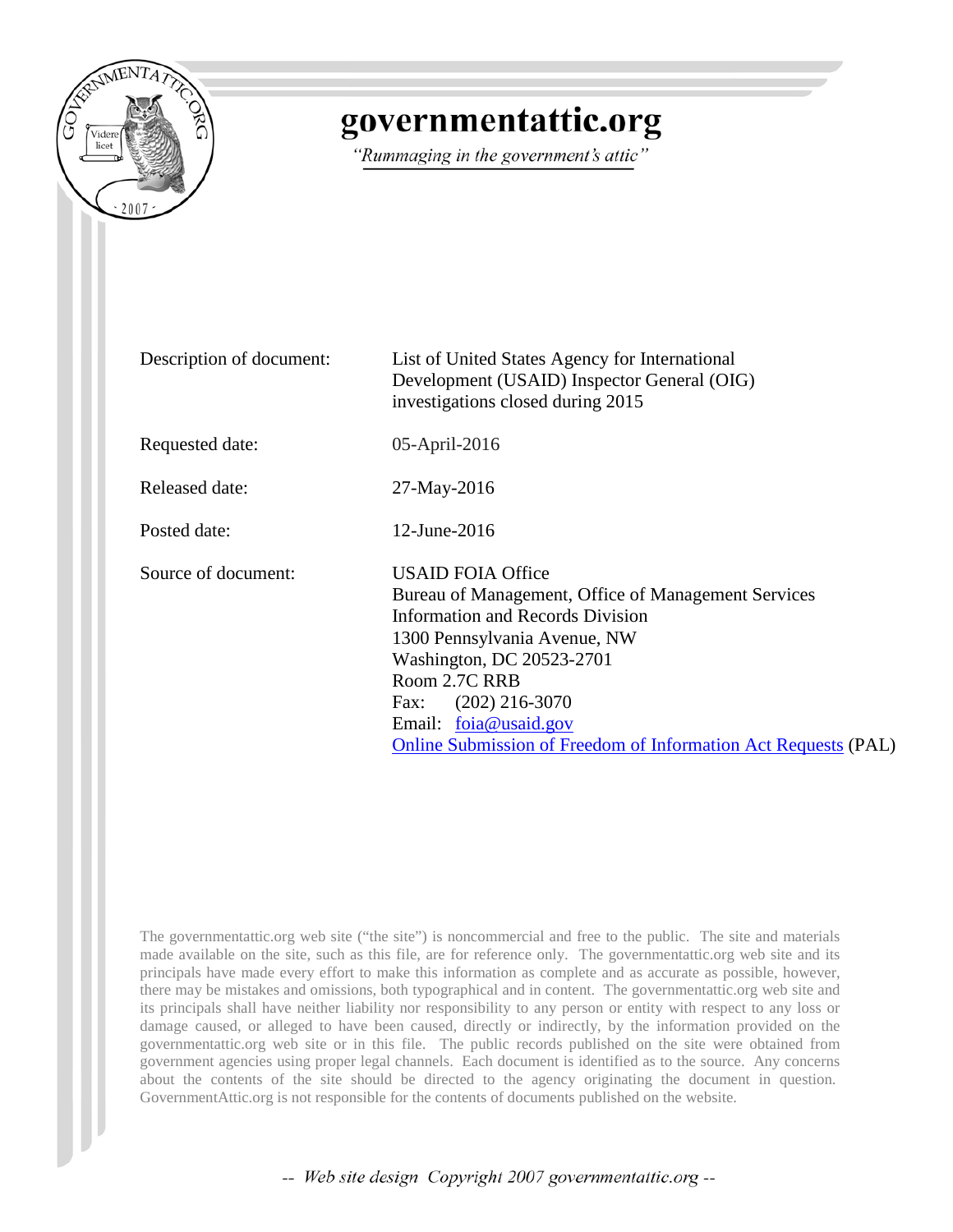

MAY 2 7 2016

## **TRANSMITTED VIA EMAIL**

Re: FOIA Request No. F-00181-16 **Final Response** 

This is the final response to your April 5, 2016 Freedom of Information Act (FOIA) request to the United States Agency for International Development (USAID). You requested a list of USAID IG investigations closed in 2015.

For your information, Congress excluded three (3) discrete categories of law enforcement and national security records from the FOIA. See 5 U.S.C. § 552(c) (2006 & Supp. IV (2010)). This response is limited to those records that are subject to the requirements of the FOIA. This is a standard notification that is given to all of our requesters and should not be construed as an indication that excluded records do, or do not, exist.

USAID conducted a comprehensive search of the Office of the Inspector General (OIG) for documents responsive to your request. The search produced a total of six (6) pages. Of those pages, we have determined that all six (6) pages are partially releasable. OIG case numbers are not randomly generated and, if released, could reveal information regarding the identities of the subjects of investigation and law enforcement personnel. In addition, the release of OIG case numbers could reveal investigative interests and priorities. Therefore, the names of individuals who are the subject of the investigations are withheld pursuant to 5 U.S.C.  $\frac{2552(b)(6)}{200}$  and  $(b)(7)(C)$ . The case numbers pertaining to each investigation are withheld, too, pursuant to 5 U.S.C § 552(b)(6), (b)(7)(C), (b)(7)(E). An explanation of the exemptions is below.

FOIA Exemption 6 exempts from disclosure information about individuals in personnel or medical files and similar files the release of which would cause a clearly unwarranted invasion of personal privacy. This requires a balancing of the public's right to disclosure against the individual's right to privacy. The privacy interests of the individuals in the records you have requested outweigh any minimal public interest in disclosure of the information. Any private interest you may have in that information does not factor into the aforementioned balancing test.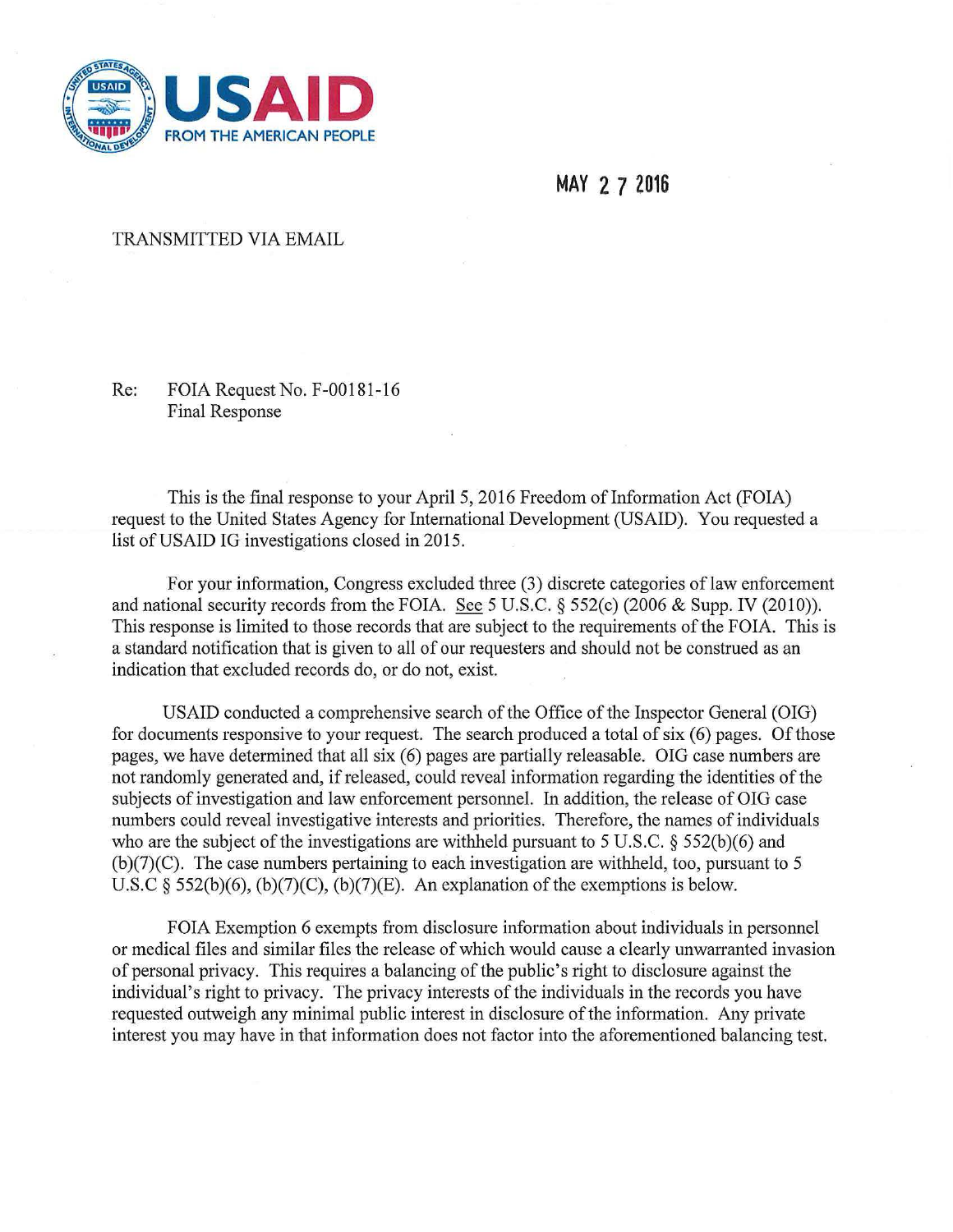FOIA Exemption 7(C) protects records or information compiled for law enforcement purposes that could reasonably be expected to constitute an unwarranted invasion of personal privacy. This exemption takes particular note of the strong interests of individuals, whether they are suspects, witnesses, or investigators, in not being unwarrantably associated with alleged wrongdoing and/or criminal activity. That interest extends to persons who are not only the subjects of the investigation, but also to those who may have their privacy invaded by having their identities and information about them revealed in connection with an investigation. Based upon the traditional recognition of strong privacy interest in law enforcement records, categorical withholding of information that identifies third patties in law enforcement records is ordinarily appropriate. As such, we have determined that the privacy interest in the identities of individuals in the records you have requested clearly outweigh any minimal public interest in disclosure of the information. Please note that any private interest you may have in that information does not factor into this determination.

FOIA Exemption 7(E) protects records compiled for law enforcement purposes, the release of which could disclose techniques and/or procedures for law enforcement investigations or prosecutions if such disclosure could reasonably be expected to risk circumvention of the law. We determined that disclosure of certain portions of the documents could reasonably be expected to risk circumvention of the law. Additionally, the techniques and procedures at issue are not well known to the public.

You have the right to appeal this final response. Your appeal must be received by USAID no later than 30 days from the date of this letter. In order for it to be considered an official appeal, please address and send directly to the FOIA Appeal Officer:

> Director, Office of Management Services U.S. Agency for International Development 1300 Pennsylvania Avenue, NW Ronald Reagan Building, Room 2.12.010 Washington, DC 20523

If you wish to fax your appeal, the fax number is (202) 216-3369. Both the appeal and envelope should be marked **"FOIA APPEAL."** Please include your tracking number F-00181-16 in your letter.

There is no charge for this FOIA request. As this concludes the processing of your request, it will be closed.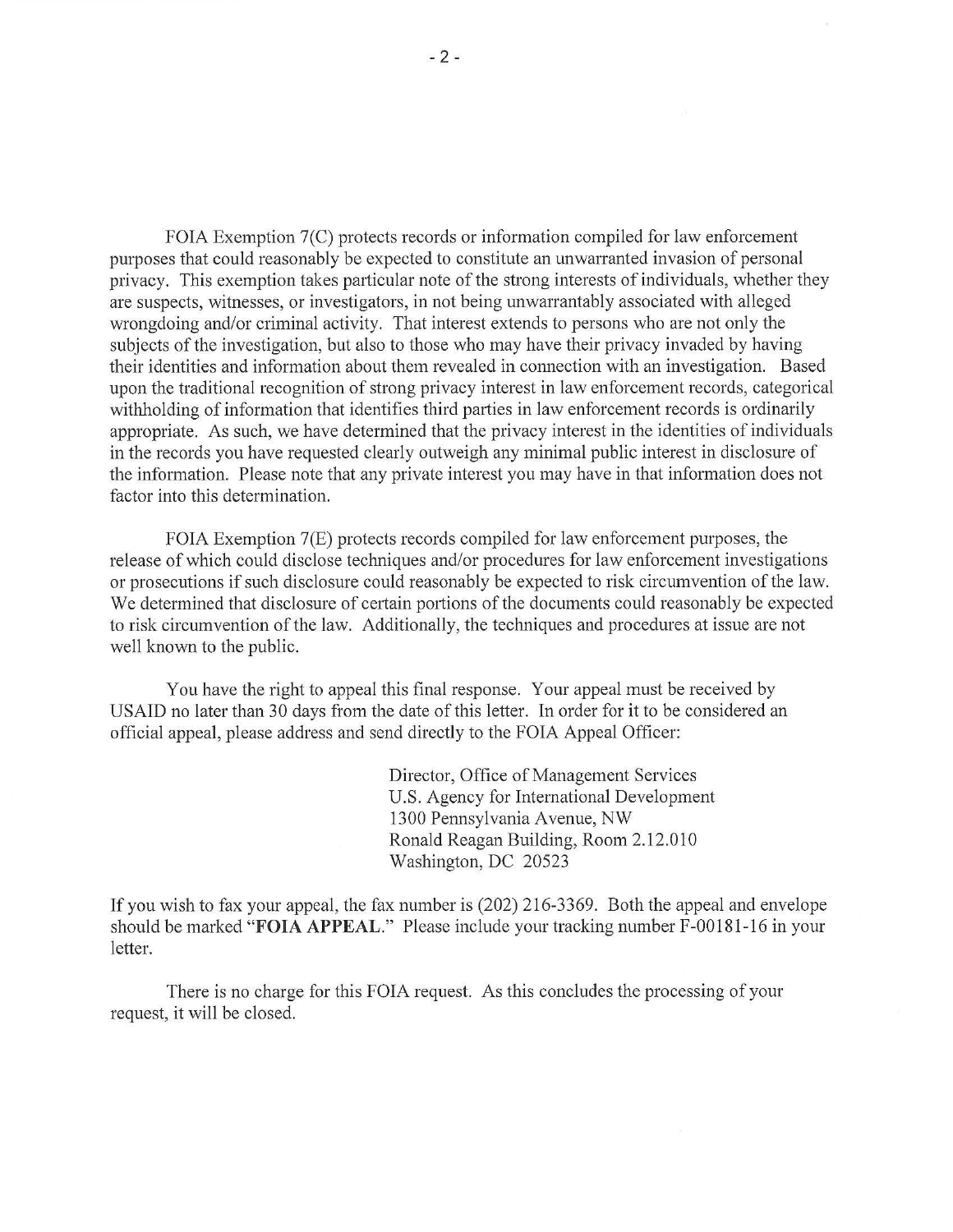If you need to contact our office again about this request, please refer to the tracking number cited above. You may contact Antionette (Toni) Robertson on (202) 712-0859 or at anrobertson@usaid.gov.

TDV

Thank you for your interest in USAID.

Sincerely,

iston.

Eylin 1: Whiston, Cinci<br>FOIA Officer/Agency Records Officer Bureau for Management Office of Management Services Information and Records Division

Enclosures: Responsive Records (6 pages)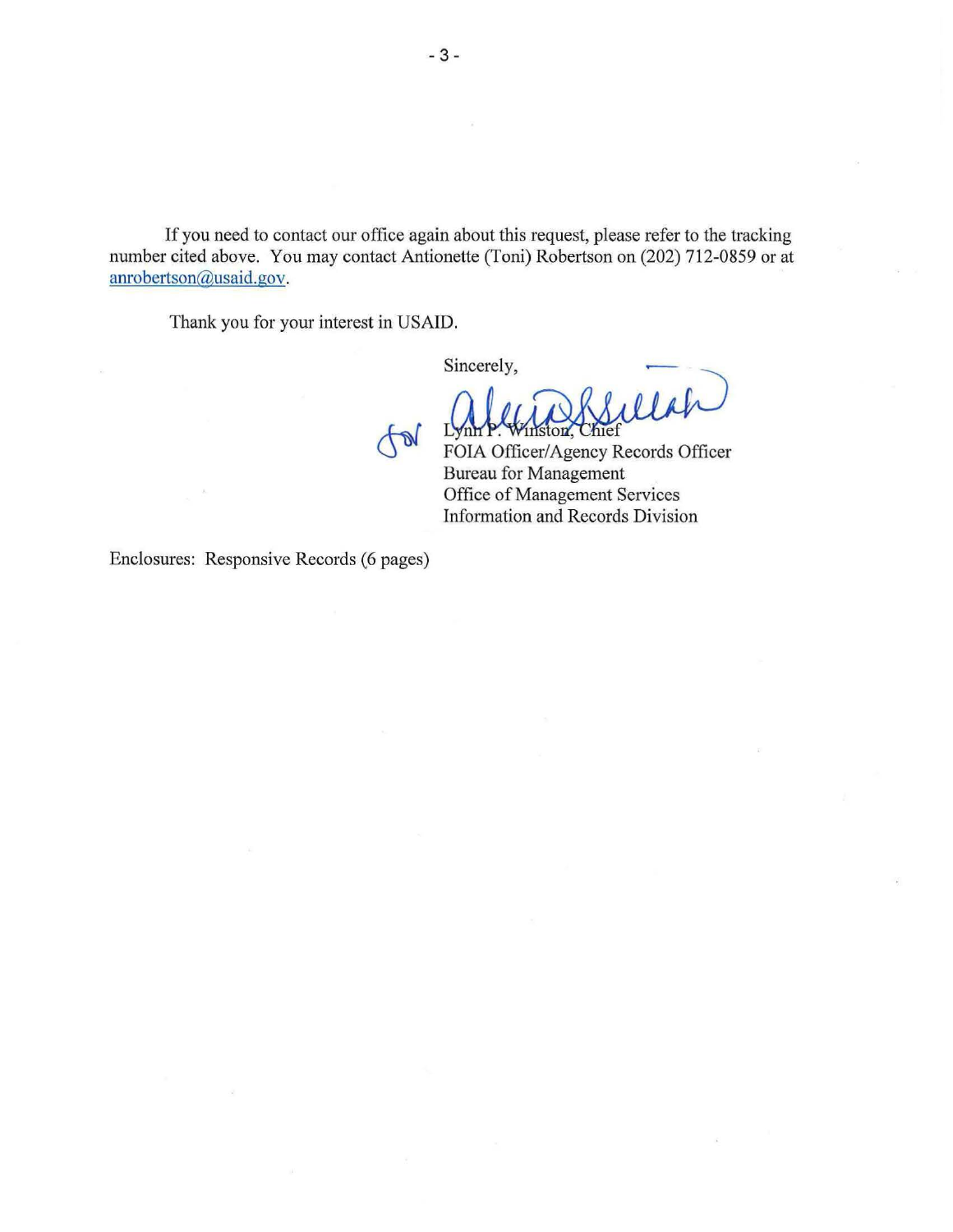## **USAID Office of Inspector General**

Date Report Run: Thursday, April 7, 2016 Total records in Period: 163

## **Report: Closed Cases**

| Number               | Title                                            | Bureau                | Opened     | Closed    | Allegation                                         |
|----------------------|--------------------------------------------------|-----------------------|------------|-----------|----------------------------------------------------|
| 16X04b)7XE).(b)(F(E) | (BXGMPX1XC)                                      | Africa                | 10/11/2012 | 1/8/2015  | Obstruction of justice allegation                  |
|                      |                                                  | Europe and Eurasia    | 1/8/2015   | 1/8/2015  | Conflict of Interest/Ethics                        |
|                      |                                                  | Global Health         | 1/9/2015   | 1/9/2015  | Conflict of Interest/Ethics                        |
|                      | HAITI - LEOGANE MARKET                           | Latin America and the | 7/20/2011  | 1/9/2015  |                                                    |
|                      |                                                  | Caribbean             |            |           | False Statement. Theft                             |
|                      | <b>BANCO LAFISE- HONDURAS</b>                    | Overseas Private      | 1/13/2015  | 1/13/2015 |                                                    |
|                      |                                                  | Investment            |            |           |                                                    |
|                      |                                                  | Corporation           |            |           | Program Fraudi                                     |
|                      | CULTURAL AND EDUCATIONAL PARKS, COLOMBIA         | Latin America and the | 1/13/2015  | 1/13/2015 |                                                    |
|                      |                                                  | Caribbean             |            |           | Extertion                                          |
|                      | ЪХОИФУРУС)                                       | Africa                | 5/13/2013  | 1/15/2015 | False Claim, Theft                                 |
|                      |                                                  | Millensom Challenge   | 12/10/2014 | 1/21/2015 |                                                    |
|                      |                                                  | Corporation           |            |           | Bribery, Gratuity, Kickback                        |
|                      | FORAS                                            | Asia and Near East    | 1/26/2015  | 1/26/2015 | Program Fraud                                      |
|                      | GULF PACIFIC GLOBAL CONSULTANTS                  | Asia and Near East    | 7/30/2010  | 1/30/2015 | Faise Claim                                        |
|                      | (b)(6),(b)(7)(C)                                 | Latin America and the | 6/13/2014  | 1/30/2015 |                                                    |
|                      |                                                  | Caribbean             |            |           | Conflict of Interest/Ethics, False Claim, False    |
|                      |                                                  |                       |            |           | Statement, Procurement Integrity Act               |
|                      | <b>ABT ASSOCIATES</b>                            | Africa                | 2/19/2013  | 2/26/2015 | Faise Claim                                        |
|                      | SAVE THE CHILDREN- MALAVA                        | Africa                | 2/26/2015  | 2/26/2015 | Theft                                              |
|                      | 000110700)                                       | Africa                | 10/29/2013 | 3/6/2015  | Bribery, Gratuity, Kickback                        |
|                      |                                                  | Giobal Health         | 3/11/2015  | 3/11/2015 | Program Fraud                                      |
|                      |                                                  | Office of Inspector   | 3/12/2015  | 3/12/2015 |                                                    |
|                      |                                                  | General               |            |           | Conflict of Interest/Ethics                        |
|                      |                                                  | Africa                | 7/10/2014  | 3/12/2015 | Conflict of Interest/Ethics                        |
|                      | UNKNOWN SUBJECTS AT GHANA CENTRAL MEDICAL STORE. | Africa                | 3/24/2015  | 3/24/2015 | i⊺heft                                             |
|                      | UNKNOWN SUBJECTS IN GHANA<br>(b)))))(b))710)     | Africa                | 3/24/2015  | 3/24/2015 | Conflict of Interest/Ethics                        |
|                      |                                                  | Africa                | 3/24/2015  | 3/24/2015 | Theft                                              |
|                      |                                                  | Democracy, Conflict   | 7/17/2014  | 3/24/2015 |                                                    |
|                      |                                                  | and Humanitarian      |            |           |                                                    |
|                      |                                                  | Assistance            |            |           |                                                    |
|                      |                                                  |                       |            |           |                                                    |
|                      |                                                  |                       |            |           | Bribery, Gratuity, Kickback, Procurement Integrity |
|                      |                                                  |                       |            |           | ÁCE                                                |
|                      | REGIS-ER LOCAL SUB-AWARDEES                      | Africa                | 3/24/2015  |           | Extortion, False Claim, False Statement. Program   |
|                      |                                                  |                       |            | 3/24/2015 | Fraud                                              |
|                      | TRAVEL CARD ABUSE- USAID/COLOMBIA                | Latin America and the | 3/25/2015  | 3/26/2015 |                                                    |
|                      |                                                  | Caribbean             |            |           | Conflict of Interest/Ethics                        |
|                      | (2) (7) (D) (C) (2)                              | Laten America and the | 3/27/2015  | 3/27/2015 |                                                    |
|                      |                                                  | Caribbean             |            |           | Faise Claim                                        |
|                      |                                                  | Africa                | 1/26/2012  | 3/27/2015 | Frogram Fraud                                      |
|                      | MILLENNIUM CHALLENGE CORPOBATION                 | Millenium Challenge   | 3/27/2015  | 3/27/2015 |                                                    |
|                      |                                                  | Corporation           |            |           | Conflict of interest/Ethics                        |
|                      |                                                  |                       |            |           |                                                    |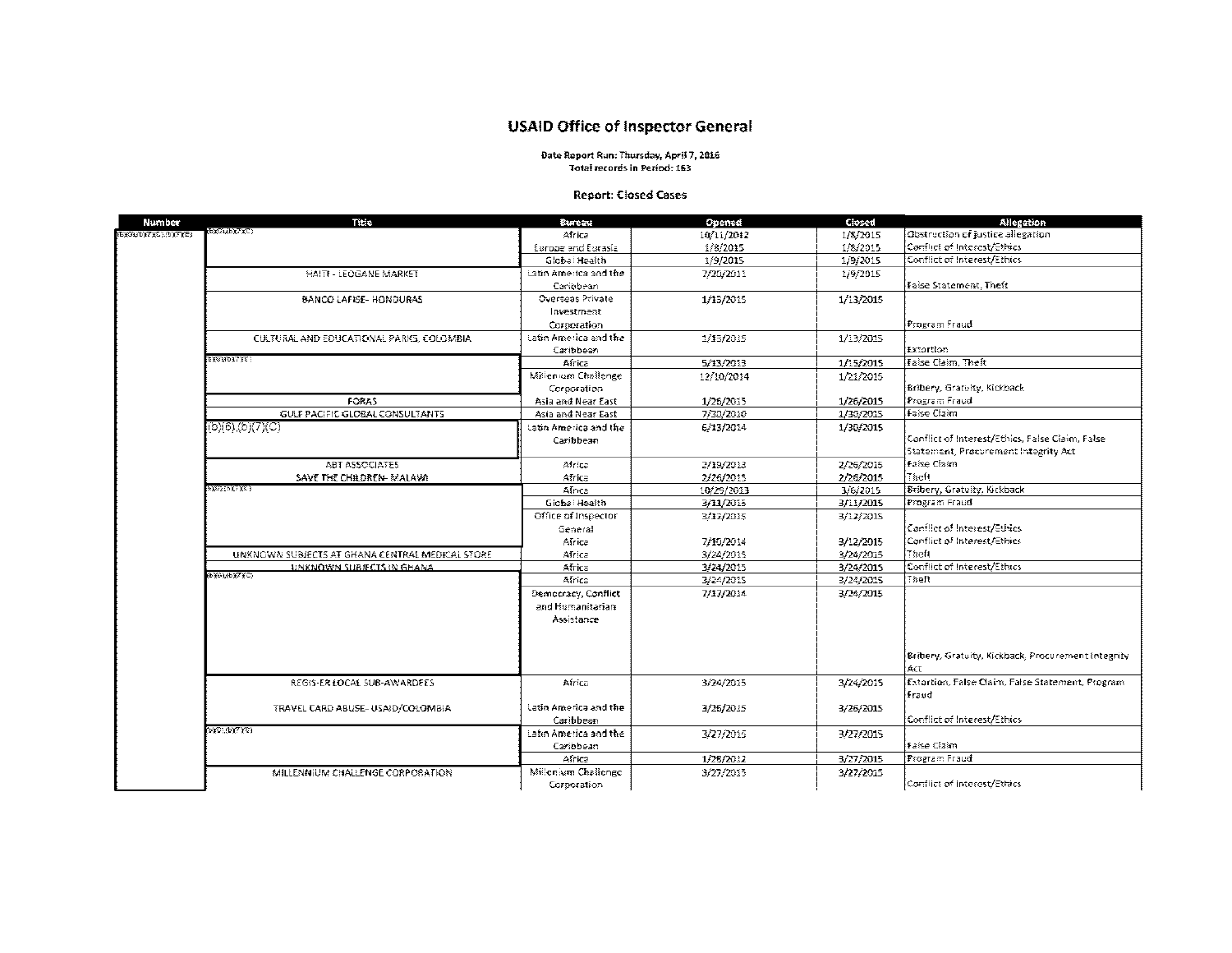| Procurement Integrity Act<br>(TXT(dubxd)<br>Conflict of Interest/Ethics<br>3/27/2015<br>3/27/2015<br>Human Resources<br>Bribery/Gratuity/Kickback<br>3/27/2015<br>Africa<br>12/11/2012<br>Economic Growth,<br>1/15/2015<br>3/27/2015<br>Conflict of Interest/Ethics<br>Agriculture and Trade<br>Latin America and the<br>RED TRANS - NICARAGUA<br>11/15/2013<br>3/27/2015<br>Faise Claim, Program Fraud<br>Caribbean<br>FSN VOUCHER FRAUD (UGANDA)<br>Africa<br>6/4/2014<br>3/27/2015<br>False Claim, False Statement, Theft<br>ЕХОПРУЈАС)<br>Economic Growth,<br>8/14/2012<br>3/27/2015<br>Conspiracy<br>Agriculture and Trade<br>Bribery/Gratuity/Kickback<br>3/27/2015<br>3/27/2015<br>Africa<br>3/30/2015<br>3/30/2015<br>Theft<br>Africa<br>Latin America and the<br>3/30/2015<br>3/30/2015<br>Bribery/Gratuity/Kickback<br>Caribbean<br>Millenrum Challenge<br>TRENCON, BUILDING WORLD BELELA JOINT VENTURE (TRENCON)<br>4/29/2014<br>3/30/2015<br>Theft<br>Corporation<br>8XO),(b)(7XC)<br>Brittery/Gratuity/Kickback<br>Africa<br>2/3/2014<br>3/30/2015<br>CORRUPTION & RACISM WITHIN USA/D/HCTM<br>4/7/2015<br>4/7/2015<br><b>Human Resources</b><br>Conflict of Interest/Ethics<br>Economic Growth,<br>4/7/2015<br>ISSUES WITH OCA INTERNAL ACCOUNTING CONTROL<br>4/7/2015<br>Conflict of Interest/Ethics<br>Agriculture and Trade<br>USAID/OCRD MISUSE OF PERSONALLY IDENTIFIABLE INFORMATION<br>4/7/2015<br>4/7/2015<br>Administrator<br>Conflict of Interest/Ethics<br>4211<br>(3XO) (b) (7XC)<br>4/7/2015<br>4/7/2015<br>Human Resources<br>Conflict of Interest/Ethics<br>Economic Growth,<br>COMMUNICAID, INC & C" FAILURE TO PAY<br>4/9/2015<br>4/9/2015<br>Program Fraud<br>Agriculture and Trade<br>Economic Growth,<br><b>FUTURES GROUP</b><br>5/8/2015<br>5/8/2015<br>Program Fraud<br>Agriculture and Trade<br>DIE),(b),7IG<br>Theft<br>5/8/2015<br>5/8/2015<br>Africa<br>Latin America and the<br>CUBAN CIVIL SOCIETY SUPPORT PROGRAM- CONFUCTS OF INTEREST<br>5/13/2015<br>5/5/2015<br>Conflict of Interest/Ethics<br>Caribbesn<br>ιδχθιχθητής).<br>Conflict of Interest/Ethics<br>12/30/2014<br>Africa<br>5/19/2015<br>Latin America and the<br>4/15/2015<br>5/20/2015<br>Faise Statement<br>Cariobean<br>Democracy, Conflict<br>NILE INTER-DEVELOPMENT PROGRAM (NIP)<br>12/15/2012<br>5/22/2015<br>and Humanitarian<br>Program Fraudi<br>Assistance<br>AFRICA EXPEDITIONS LTD, KENYA, AND LORNHO PLC, UK.<br>Africa<br>10/28/2013<br>5/22/2015<br>Faise Claim, Faise Statement<br>Office of Inspector<br>PAKISTAN SUSTAINABLE ENERGY EFFICIENCY INVESTMENT PROGRAM<br>6/2/2015<br>6/2/2015<br>Bribery/Gratuity/Kickback<br>General<br>Latin America and the<br>6/5/2015<br>USAID/EL SALVADOR, CONFLICT OF INTEREST<br>6/4/2015<br>Conflict of Interest/Ethics<br>Caribbean<br>(JXTADA)<br>Bribery/Gratuity/Kickback<br>7/8/2013<br>Asia and Near East<br>6/8/2015 | <b>GROUPLIET(PLIKE)</b> | SMA INTERNATIONAL LOGISTIC SERVICES & TRADE INC. | Africa        | 3/27/2015 | 3/27/2015 |       |
|---------------------------------------------------------------------------------------------------------------------------------------------------------------------------------------------------------------------------------------------------------------------------------------------------------------------------------------------------------------------------------------------------------------------------------------------------------------------------------------------------------------------------------------------------------------------------------------------------------------------------------------------------------------------------------------------------------------------------------------------------------------------------------------------------------------------------------------------------------------------------------------------------------------------------------------------------------------------------------------------------------------------------------------------------------------------------------------------------------------------------------------------------------------------------------------------------------------------------------------------------------------------------------------------------------------------------------------------------------------------------------------------------------------------------------------------------------------------------------------------------------------------------------------------------------------------------------------------------------------------------------------------------------------------------------------------------------------------------------------------------------------------------------------------------------------------------------------------------------------------------------------------------------------------------------------------------------------------------------------------------------------------------------------------------------------------------------------------------------------------------------------------------------------------------------------------------------------------------------------------------------------------------------------------------------------------------------------------------------------------------------------------------------------------------------------------------------------------------------------------------------------------------------------------------------------------------------------------------------------------------------------------------------------------------------------------------------------------------------------------------------------------------------------------------------------------------------------------------------------------------------------------|-------------------------|--------------------------------------------------|---------------|-----------|-----------|-------|
|                                                                                                                                                                                                                                                                                                                                                                                                                                                                                                                                                                                                                                                                                                                                                                                                                                                                                                                                                                                                                                                                                                                                                                                                                                                                                                                                                                                                                                                                                                                                                                                                                                                                                                                                                                                                                                                                                                                                                                                                                                                                                                                                                                                                                                                                                                                                                                                                                                                                                                                                                                                                                                                                                                                                                                                                                                                                                             |                         |                                                  |               |           |           |       |
|                                                                                                                                                                                                                                                                                                                                                                                                                                                                                                                                                                                                                                                                                                                                                                                                                                                                                                                                                                                                                                                                                                                                                                                                                                                                                                                                                                                                                                                                                                                                                                                                                                                                                                                                                                                                                                                                                                                                                                                                                                                                                                                                                                                                                                                                                                                                                                                                                                                                                                                                                                                                                                                                                                                                                                                                                                                                                             |                         |                                                  |               |           |           |       |
|                                                                                                                                                                                                                                                                                                                                                                                                                                                                                                                                                                                                                                                                                                                                                                                                                                                                                                                                                                                                                                                                                                                                                                                                                                                                                                                                                                                                                                                                                                                                                                                                                                                                                                                                                                                                                                                                                                                                                                                                                                                                                                                                                                                                                                                                                                                                                                                                                                                                                                                                                                                                                                                                                                                                                                                                                                                                                             |                         |                                                  |               |           |           |       |
|                                                                                                                                                                                                                                                                                                                                                                                                                                                                                                                                                                                                                                                                                                                                                                                                                                                                                                                                                                                                                                                                                                                                                                                                                                                                                                                                                                                                                                                                                                                                                                                                                                                                                                                                                                                                                                                                                                                                                                                                                                                                                                                                                                                                                                                                                                                                                                                                                                                                                                                                                                                                                                                                                                                                                                                                                                                                                             |                         |                                                  |               |           |           |       |
|                                                                                                                                                                                                                                                                                                                                                                                                                                                                                                                                                                                                                                                                                                                                                                                                                                                                                                                                                                                                                                                                                                                                                                                                                                                                                                                                                                                                                                                                                                                                                                                                                                                                                                                                                                                                                                                                                                                                                                                                                                                                                                                                                                                                                                                                                                                                                                                                                                                                                                                                                                                                                                                                                                                                                                                                                                                                                             |                         |                                                  |               |           |           |       |
|                                                                                                                                                                                                                                                                                                                                                                                                                                                                                                                                                                                                                                                                                                                                                                                                                                                                                                                                                                                                                                                                                                                                                                                                                                                                                                                                                                                                                                                                                                                                                                                                                                                                                                                                                                                                                                                                                                                                                                                                                                                                                                                                                                                                                                                                                                                                                                                                                                                                                                                                                                                                                                                                                                                                                                                                                                                                                             |                         |                                                  |               |           |           |       |
|                                                                                                                                                                                                                                                                                                                                                                                                                                                                                                                                                                                                                                                                                                                                                                                                                                                                                                                                                                                                                                                                                                                                                                                                                                                                                                                                                                                                                                                                                                                                                                                                                                                                                                                                                                                                                                                                                                                                                                                                                                                                                                                                                                                                                                                                                                                                                                                                                                                                                                                                                                                                                                                                                                                                                                                                                                                                                             |                         |                                                  |               |           |           |       |
|                                                                                                                                                                                                                                                                                                                                                                                                                                                                                                                                                                                                                                                                                                                                                                                                                                                                                                                                                                                                                                                                                                                                                                                                                                                                                                                                                                                                                                                                                                                                                                                                                                                                                                                                                                                                                                                                                                                                                                                                                                                                                                                                                                                                                                                                                                                                                                                                                                                                                                                                                                                                                                                                                                                                                                                                                                                                                             |                         |                                                  |               |           |           |       |
|                                                                                                                                                                                                                                                                                                                                                                                                                                                                                                                                                                                                                                                                                                                                                                                                                                                                                                                                                                                                                                                                                                                                                                                                                                                                                                                                                                                                                                                                                                                                                                                                                                                                                                                                                                                                                                                                                                                                                                                                                                                                                                                                                                                                                                                                                                                                                                                                                                                                                                                                                                                                                                                                                                                                                                                                                                                                                             |                         |                                                  |               |           |           |       |
|                                                                                                                                                                                                                                                                                                                                                                                                                                                                                                                                                                                                                                                                                                                                                                                                                                                                                                                                                                                                                                                                                                                                                                                                                                                                                                                                                                                                                                                                                                                                                                                                                                                                                                                                                                                                                                                                                                                                                                                                                                                                                                                                                                                                                                                                                                                                                                                                                                                                                                                                                                                                                                                                                                                                                                                                                                                                                             |                         |                                                  |               |           |           |       |
|                                                                                                                                                                                                                                                                                                                                                                                                                                                                                                                                                                                                                                                                                                                                                                                                                                                                                                                                                                                                                                                                                                                                                                                                                                                                                                                                                                                                                                                                                                                                                                                                                                                                                                                                                                                                                                                                                                                                                                                                                                                                                                                                                                                                                                                                                                                                                                                                                                                                                                                                                                                                                                                                                                                                                                                                                                                                                             |                         |                                                  |               |           |           |       |
|                                                                                                                                                                                                                                                                                                                                                                                                                                                                                                                                                                                                                                                                                                                                                                                                                                                                                                                                                                                                                                                                                                                                                                                                                                                                                                                                                                                                                                                                                                                                                                                                                                                                                                                                                                                                                                                                                                                                                                                                                                                                                                                                                                                                                                                                                                                                                                                                                                                                                                                                                                                                                                                                                                                                                                                                                                                                                             |                         |                                                  |               |           |           |       |
|                                                                                                                                                                                                                                                                                                                                                                                                                                                                                                                                                                                                                                                                                                                                                                                                                                                                                                                                                                                                                                                                                                                                                                                                                                                                                                                                                                                                                                                                                                                                                                                                                                                                                                                                                                                                                                                                                                                                                                                                                                                                                                                                                                                                                                                                                                                                                                                                                                                                                                                                                                                                                                                                                                                                                                                                                                                                                             |                         |                                                  |               |           |           |       |
|                                                                                                                                                                                                                                                                                                                                                                                                                                                                                                                                                                                                                                                                                                                                                                                                                                                                                                                                                                                                                                                                                                                                                                                                                                                                                                                                                                                                                                                                                                                                                                                                                                                                                                                                                                                                                                                                                                                                                                                                                                                                                                                                                                                                                                                                                                                                                                                                                                                                                                                                                                                                                                                                                                                                                                                                                                                                                             |                         |                                                  |               |           |           |       |
|                                                                                                                                                                                                                                                                                                                                                                                                                                                                                                                                                                                                                                                                                                                                                                                                                                                                                                                                                                                                                                                                                                                                                                                                                                                                                                                                                                                                                                                                                                                                                                                                                                                                                                                                                                                                                                                                                                                                                                                                                                                                                                                                                                                                                                                                                                                                                                                                                                                                                                                                                                                                                                                                                                                                                                                                                                                                                             |                         |                                                  |               |           |           |       |
|                                                                                                                                                                                                                                                                                                                                                                                                                                                                                                                                                                                                                                                                                                                                                                                                                                                                                                                                                                                                                                                                                                                                                                                                                                                                                                                                                                                                                                                                                                                                                                                                                                                                                                                                                                                                                                                                                                                                                                                                                                                                                                                                                                                                                                                                                                                                                                                                                                                                                                                                                                                                                                                                                                                                                                                                                                                                                             |                         |                                                  |               |           |           |       |
|                                                                                                                                                                                                                                                                                                                                                                                                                                                                                                                                                                                                                                                                                                                                                                                                                                                                                                                                                                                                                                                                                                                                                                                                                                                                                                                                                                                                                                                                                                                                                                                                                                                                                                                                                                                                                                                                                                                                                                                                                                                                                                                                                                                                                                                                                                                                                                                                                                                                                                                                                                                                                                                                                                                                                                                                                                                                                             |                         |                                                  |               |           |           |       |
|                                                                                                                                                                                                                                                                                                                                                                                                                                                                                                                                                                                                                                                                                                                                                                                                                                                                                                                                                                                                                                                                                                                                                                                                                                                                                                                                                                                                                                                                                                                                                                                                                                                                                                                                                                                                                                                                                                                                                                                                                                                                                                                                                                                                                                                                                                                                                                                                                                                                                                                                                                                                                                                                                                                                                                                                                                                                                             |                         |                                                  |               |           |           |       |
|                                                                                                                                                                                                                                                                                                                                                                                                                                                                                                                                                                                                                                                                                                                                                                                                                                                                                                                                                                                                                                                                                                                                                                                                                                                                                                                                                                                                                                                                                                                                                                                                                                                                                                                                                                                                                                                                                                                                                                                                                                                                                                                                                                                                                                                                                                                                                                                                                                                                                                                                                                                                                                                                                                                                                                                                                                                                                             |                         |                                                  |               |           |           |       |
|                                                                                                                                                                                                                                                                                                                                                                                                                                                                                                                                                                                                                                                                                                                                                                                                                                                                                                                                                                                                                                                                                                                                                                                                                                                                                                                                                                                                                                                                                                                                                                                                                                                                                                                                                                                                                                                                                                                                                                                                                                                                                                                                                                                                                                                                                                                                                                                                                                                                                                                                                                                                                                                                                                                                                                                                                                                                                             |                         |                                                  |               |           |           |       |
|                                                                                                                                                                                                                                                                                                                                                                                                                                                                                                                                                                                                                                                                                                                                                                                                                                                                                                                                                                                                                                                                                                                                                                                                                                                                                                                                                                                                                                                                                                                                                                                                                                                                                                                                                                                                                                                                                                                                                                                                                                                                                                                                                                                                                                                                                                                                                                                                                                                                                                                                                                                                                                                                                                                                                                                                                                                                                             |                         |                                                  |               |           |           |       |
|                                                                                                                                                                                                                                                                                                                                                                                                                                                                                                                                                                                                                                                                                                                                                                                                                                                                                                                                                                                                                                                                                                                                                                                                                                                                                                                                                                                                                                                                                                                                                                                                                                                                                                                                                                                                                                                                                                                                                                                                                                                                                                                                                                                                                                                                                                                                                                                                                                                                                                                                                                                                                                                                                                                                                                                                                                                                                             |                         |                                                  |               |           |           |       |
|                                                                                                                                                                                                                                                                                                                                                                                                                                                                                                                                                                                                                                                                                                                                                                                                                                                                                                                                                                                                                                                                                                                                                                                                                                                                                                                                                                                                                                                                                                                                                                                                                                                                                                                                                                                                                                                                                                                                                                                                                                                                                                                                                                                                                                                                                                                                                                                                                                                                                                                                                                                                                                                                                                                                                                                                                                                                                             |                         |                                                  |               |           |           |       |
|                                                                                                                                                                                                                                                                                                                                                                                                                                                                                                                                                                                                                                                                                                                                                                                                                                                                                                                                                                                                                                                                                                                                                                                                                                                                                                                                                                                                                                                                                                                                                                                                                                                                                                                                                                                                                                                                                                                                                                                                                                                                                                                                                                                                                                                                                                                                                                                                                                                                                                                                                                                                                                                                                                                                                                                                                                                                                             |                         |                                                  |               |           |           |       |
|                                                                                                                                                                                                                                                                                                                                                                                                                                                                                                                                                                                                                                                                                                                                                                                                                                                                                                                                                                                                                                                                                                                                                                                                                                                                                                                                                                                                                                                                                                                                                                                                                                                                                                                                                                                                                                                                                                                                                                                                                                                                                                                                                                                                                                                                                                                                                                                                                                                                                                                                                                                                                                                                                                                                                                                                                                                                                             |                         |                                                  |               |           |           |       |
|                                                                                                                                                                                                                                                                                                                                                                                                                                                                                                                                                                                                                                                                                                                                                                                                                                                                                                                                                                                                                                                                                                                                                                                                                                                                                                                                                                                                                                                                                                                                                                                                                                                                                                                                                                                                                                                                                                                                                                                                                                                                                                                                                                                                                                                                                                                                                                                                                                                                                                                                                                                                                                                                                                                                                                                                                                                                                             |                         |                                                  |               |           |           |       |
|                                                                                                                                                                                                                                                                                                                                                                                                                                                                                                                                                                                                                                                                                                                                                                                                                                                                                                                                                                                                                                                                                                                                                                                                                                                                                                                                                                                                                                                                                                                                                                                                                                                                                                                                                                                                                                                                                                                                                                                                                                                                                                                                                                                                                                                                                                                                                                                                                                                                                                                                                                                                                                                                                                                                                                                                                                                                                             |                         |                                                  |               |           |           |       |
|                                                                                                                                                                                                                                                                                                                                                                                                                                                                                                                                                                                                                                                                                                                                                                                                                                                                                                                                                                                                                                                                                                                                                                                                                                                                                                                                                                                                                                                                                                                                                                                                                                                                                                                                                                                                                                                                                                                                                                                                                                                                                                                                                                                                                                                                                                                                                                                                                                                                                                                                                                                                                                                                                                                                                                                                                                                                                             |                         |                                                  |               |           |           |       |
|                                                                                                                                                                                                                                                                                                                                                                                                                                                                                                                                                                                                                                                                                                                                                                                                                                                                                                                                                                                                                                                                                                                                                                                                                                                                                                                                                                                                                                                                                                                                                                                                                                                                                                                                                                                                                                                                                                                                                                                                                                                                                                                                                                                                                                                                                                                                                                                                                                                                                                                                                                                                                                                                                                                                                                                                                                                                                             |                         |                                                  |               |           |           |       |
|                                                                                                                                                                                                                                                                                                                                                                                                                                                                                                                                                                                                                                                                                                                                                                                                                                                                                                                                                                                                                                                                                                                                                                                                                                                                                                                                                                                                                                                                                                                                                                                                                                                                                                                                                                                                                                                                                                                                                                                                                                                                                                                                                                                                                                                                                                                                                                                                                                                                                                                                                                                                                                                                                                                                                                                                                                                                                             |                         |                                                  |               |           |           |       |
|                                                                                                                                                                                                                                                                                                                                                                                                                                                                                                                                                                                                                                                                                                                                                                                                                                                                                                                                                                                                                                                                                                                                                                                                                                                                                                                                                                                                                                                                                                                                                                                                                                                                                                                                                                                                                                                                                                                                                                                                                                                                                                                                                                                                                                                                                                                                                                                                                                                                                                                                                                                                                                                                                                                                                                                                                                                                                             |                         |                                                  |               |           |           |       |
|                                                                                                                                                                                                                                                                                                                                                                                                                                                                                                                                                                                                                                                                                                                                                                                                                                                                                                                                                                                                                                                                                                                                                                                                                                                                                                                                                                                                                                                                                                                                                                                                                                                                                                                                                                                                                                                                                                                                                                                                                                                                                                                                                                                                                                                                                                                                                                                                                                                                                                                                                                                                                                                                                                                                                                                                                                                                                             |                         |                                                  |               |           |           |       |
|                                                                                                                                                                                                                                                                                                                                                                                                                                                                                                                                                                                                                                                                                                                                                                                                                                                                                                                                                                                                                                                                                                                                                                                                                                                                                                                                                                                                                                                                                                                                                                                                                                                                                                                                                                                                                                                                                                                                                                                                                                                                                                                                                                                                                                                                                                                                                                                                                                                                                                                                                                                                                                                                                                                                                                                                                                                                                             |                         |                                                  |               |           |           |       |
|                                                                                                                                                                                                                                                                                                                                                                                                                                                                                                                                                                                                                                                                                                                                                                                                                                                                                                                                                                                                                                                                                                                                                                                                                                                                                                                                                                                                                                                                                                                                                                                                                                                                                                                                                                                                                                                                                                                                                                                                                                                                                                                                                                                                                                                                                                                                                                                                                                                                                                                                                                                                                                                                                                                                                                                                                                                                                             |                         |                                                  |               |           |           |       |
|                                                                                                                                                                                                                                                                                                                                                                                                                                                                                                                                                                                                                                                                                                                                                                                                                                                                                                                                                                                                                                                                                                                                                                                                                                                                                                                                                                                                                                                                                                                                                                                                                                                                                                                                                                                                                                                                                                                                                                                                                                                                                                                                                                                                                                                                                                                                                                                                                                                                                                                                                                                                                                                                                                                                                                                                                                                                                             |                         |                                                  |               |           |           |       |
|                                                                                                                                                                                                                                                                                                                                                                                                                                                                                                                                                                                                                                                                                                                                                                                                                                                                                                                                                                                                                                                                                                                                                                                                                                                                                                                                                                                                                                                                                                                                                                                                                                                                                                                                                                                                                                                                                                                                                                                                                                                                                                                                                                                                                                                                                                                                                                                                                                                                                                                                                                                                                                                                                                                                                                                                                                                                                             |                         |                                                  |               |           |           |       |
|                                                                                                                                                                                                                                                                                                                                                                                                                                                                                                                                                                                                                                                                                                                                                                                                                                                                                                                                                                                                                                                                                                                                                                                                                                                                                                                                                                                                                                                                                                                                                                                                                                                                                                                                                                                                                                                                                                                                                                                                                                                                                                                                                                                                                                                                                                                                                                                                                                                                                                                                                                                                                                                                                                                                                                                                                                                                                             |                         |                                                  |               |           |           |       |
|                                                                                                                                                                                                                                                                                                                                                                                                                                                                                                                                                                                                                                                                                                                                                                                                                                                                                                                                                                                                                                                                                                                                                                                                                                                                                                                                                                                                                                                                                                                                                                                                                                                                                                                                                                                                                                                                                                                                                                                                                                                                                                                                                                                                                                                                                                                                                                                                                                                                                                                                                                                                                                                                                                                                                                                                                                                                                             |                         |                                                  |               |           |           |       |
|                                                                                                                                                                                                                                                                                                                                                                                                                                                                                                                                                                                                                                                                                                                                                                                                                                                                                                                                                                                                                                                                                                                                                                                                                                                                                                                                                                                                                                                                                                                                                                                                                                                                                                                                                                                                                                                                                                                                                                                                                                                                                                                                                                                                                                                                                                                                                                                                                                                                                                                                                                                                                                                                                                                                                                                                                                                                                             |                         |                                                  |               |           |           |       |
|                                                                                                                                                                                                                                                                                                                                                                                                                                                                                                                                                                                                                                                                                                                                                                                                                                                                                                                                                                                                                                                                                                                                                                                                                                                                                                                                                                                                                                                                                                                                                                                                                                                                                                                                                                                                                                                                                                                                                                                                                                                                                                                                                                                                                                                                                                                                                                                                                                                                                                                                                                                                                                                                                                                                                                                                                                                                                             |                         |                                                  |               |           |           |       |
|                                                                                                                                                                                                                                                                                                                                                                                                                                                                                                                                                                                                                                                                                                                                                                                                                                                                                                                                                                                                                                                                                                                                                                                                                                                                                                                                                                                                                                                                                                                                                                                                                                                                                                                                                                                                                                                                                                                                                                                                                                                                                                                                                                                                                                                                                                                                                                                                                                                                                                                                                                                                                                                                                                                                                                                                                                                                                             |                         |                                                  |               |           |           |       |
|                                                                                                                                                                                                                                                                                                                                                                                                                                                                                                                                                                                                                                                                                                                                                                                                                                                                                                                                                                                                                                                                                                                                                                                                                                                                                                                                                                                                                                                                                                                                                                                                                                                                                                                                                                                                                                                                                                                                                                                                                                                                                                                                                                                                                                                                                                                                                                                                                                                                                                                                                                                                                                                                                                                                                                                                                                                                                             |                         |                                                  |               |           |           |       |
|                                                                                                                                                                                                                                                                                                                                                                                                                                                                                                                                                                                                                                                                                                                                                                                                                                                                                                                                                                                                                                                                                                                                                                                                                                                                                                                                                                                                                                                                                                                                                                                                                                                                                                                                                                                                                                                                                                                                                                                                                                                                                                                                                                                                                                                                                                                                                                                                                                                                                                                                                                                                                                                                                                                                                                                                                                                                                             |                         |                                                  |               |           |           |       |
|                                                                                                                                                                                                                                                                                                                                                                                                                                                                                                                                                                                                                                                                                                                                                                                                                                                                                                                                                                                                                                                                                                                                                                                                                                                                                                                                                                                                                                                                                                                                                                                                                                                                                                                                                                                                                                                                                                                                                                                                                                                                                                                                                                                                                                                                                                                                                                                                                                                                                                                                                                                                                                                                                                                                                                                                                                                                                             |                         |                                                  |               |           |           |       |
|                                                                                                                                                                                                                                                                                                                                                                                                                                                                                                                                                                                                                                                                                                                                                                                                                                                                                                                                                                                                                                                                                                                                                                                                                                                                                                                                                                                                                                                                                                                                                                                                                                                                                                                                                                                                                                                                                                                                                                                                                                                                                                                                                                                                                                                                                                                                                                                                                                                                                                                                                                                                                                                                                                                                                                                                                                                                                             |                         | THEFT OF USA(D-FUNDED CONTRACEPTIVES             | Giobal Health | 6/9/2015  | 6/9/2015  | Theft |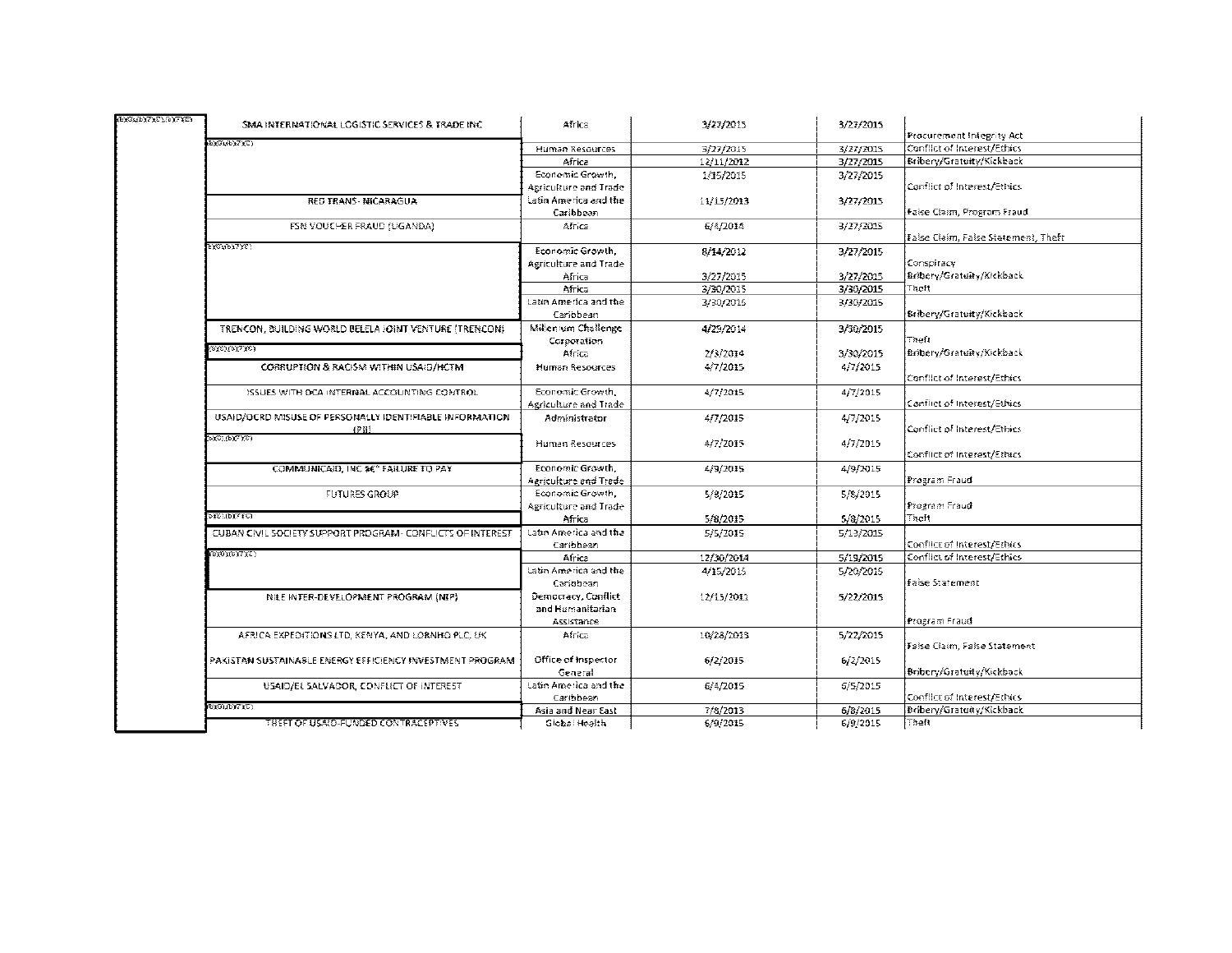| (PRE) (PICARCIARIAS) | USAID-FUNDED HEALTH CENTERS CONSTRUCTION IN ETHIOPIA.           | Africa                            | 6/9/2015  | 6/9/2015  |                                                      |
|----------------------|-----------------------------------------------------------------|-----------------------------------|-----------|-----------|------------------------------------------------------|
|                      |                                                                 |                                   |           |           |                                                      |
|                      |                                                                 |                                   |           |           |                                                      |
|                      |                                                                 |                                   |           |           |                                                      |
|                      |                                                                 |                                   |           |           |                                                      |
|                      |                                                                 |                                   |           |           | Procurement Integrity Act, Program Fraud-            |
|                      | DEPARTMENT OF STATE 22 CFR & 5 USC 552 VIOLATIONS.              | Office of Inspector               | 4/14/2015 | 6/9/2015  | Conflict of Interest/Ethics                          |
|                      | {D}}}}{D}??}`C}                                                 | General<br>Africa                 | 6/9/2015  | 6/9/2015  | <b>Flase Claim</b>                                   |
|                      |                                                                 | Africa                            | 6/10/2015 | 6/10/2015 | Theft                                                |
|                      | MISREPRESENTATION OF USAID LITERACY RESULTS BY E3/E0.           | Economic Growth,                  | 4/14/2015 | 6/10/2015 |                                                      |
|                      |                                                                 | Agriculture and Trade.            |           |           | <b>Faise Statement</b>                               |
|                      | LE SOUTIEN SALARY DISPUTE                                       | Africa                            | 6/4/2015  | 6/10/2015 | Program Fraud                                        |
|                      | EXPLOITATION OF LOCAL NGOS IN UGANDA                            | Africa                            | 6/9/2015  | 6/10/2015 |                                                      |
|                      |                                                                 |                                   |           |           | Procurement Integrity Act                            |
|                      | US GLOBAL DEVELOPMENT LAB                                       | Administrator                     | 6/10/2015 | 6/10/2015 | Program Fraud                                        |
|                      | MERCY CORPS SYRIA WINTER KIT DIVERSION.                         | Democracy, Conflict               | 6/10/2015 | 6/10/2015 |                                                      |
|                      |                                                                 | and Humanitarian                  |           |           |                                                      |
|                      |                                                                 | Assistance                        |           |           | Theft                                                |
|                      | IRC EDLIB, SYRIA THEFT                                          | Democracy, Conflict               | 6/10/2015 | 6/10/2015 |                                                      |
|                      |                                                                 | and Humanitarian                  |           |           |                                                      |
|                      |                                                                 | Assistance                        |           |           | Theft                                                |
|                      | <b>IRC ISIL CLINIC THEFTS</b>                                   | Democracy, Conflict               | 6/10/2015 | 6/10/2015 |                                                      |
|                      |                                                                 | and Humanitarian                  |           |           |                                                      |
|                      |                                                                 | Assistance                        |           |           | Theft                                                |
|                      | CIVIL DEFENSE COMMITTEE, SYRIA                                  | Democracy, Conflict               | 6/10/2015 | 6/10/2015 |                                                      |
|                      |                                                                 | and Humanitarian                  |           |           |                                                      |
|                      |                                                                 | Assistance<br>Democracy, Conflict | 6/10/2015 |           | Program Fraudi                                       |
|                      | IMC ISIL BUKRUS FIELD HOSPITAL CLOSURE                          | and Humanitarian                  |           | 6/10/2015 |                                                      |
|                      |                                                                 | Assistance                        |           |           | Theft                                                |
|                      | GOVERNMENT OF SYRIA ALEPPO WINTER KIT THEFT                     | Democracy, Conflict               | 6/10/2015 | 6/10/2015 |                                                      |
|                      |                                                                 | and Humanitarian                  |           |           |                                                      |
|                      |                                                                 | Assistance                        |           |           | Theft                                                |
|                      | IRC ISH CUNIC CLOSURES AR RAQQAH, SYRIA                         | Democracy, Conflict               | 6/10/2015 | 6/10/2015 |                                                      |
|                      |                                                                 | and Humanitarian                  |           |           |                                                      |
|                      |                                                                 | Assistance                        |           |           | Theft                                                |
|                      | <b>ICES CORPORATION / EDWARD GHAFARI</b>                        | <b>Office of Security - CTIS</b>  | 6/10/2015 | 6/10/2015 |                                                      |
|                      |                                                                 |                                   |           |           | Flase Statement                                      |
|                      | EAST, CENTRAL, SOUTH AFRICA HEALTH COMMUNITY (ECSA-HC).         | Africa                            | 6/11/2015 | 6/11/2015 | Theft                                                |
|                      | MISSING PROPERTY &E" ANACOM RADIO FOR VSATIDISH<br>0X91.(DI7XX) | Africa                            | 6/11/2015 | 6/11/2015 | ⊺heft                                                |
|                      |                                                                 | Economic Growth,                  | 6/12/2015 | 6/12/2015 |                                                      |
|                      |                                                                 | Agriculture and Trade.            |           |           | Conflict of Interest/Ethics                          |
|                      | UNKNOWN USAID/ORC LOCALLY-EMPLOYED STAFF                        | Africa                            | 6/15/2015 | 6/15/2015 |                                                      |
|                      | (d) 1710) (G)                                                   | Africa                            | 1/17/2013 | 6/19/2015 | Conflict of Interest/Ethics<br>False Statement       |
|                      | TETRA TECH DPK                                                  | Africa                            | 6/29/2015 | 6/29/2015 | Conspiracy, Extortion, False Claim, Flase Statement, |
|                      |                                                                 |                                   |           |           | frogram Fraud                                        |
|                      | idiO1(b)7YC)                                                    | Africa                            | 6/30/2015 | 6/30/2015 | Theft                                                |
|                      | GOVERNMENT TRAVEL AND VOUCHER SERVICES.                         | Africa                            | 7/1/2015  | 7/1/2015  | Соперігасу                                           |
|                      | PAE THEFT BE" FALSE BEPORT                                      | Democracy, Conflict               | 7/7/2015  | 7/7/2015  |                                                      |
|                      |                                                                 | and Humanitarian                  |           |           |                                                      |
|                      |                                                                 | Assistance                        |           |           | Theft                                                |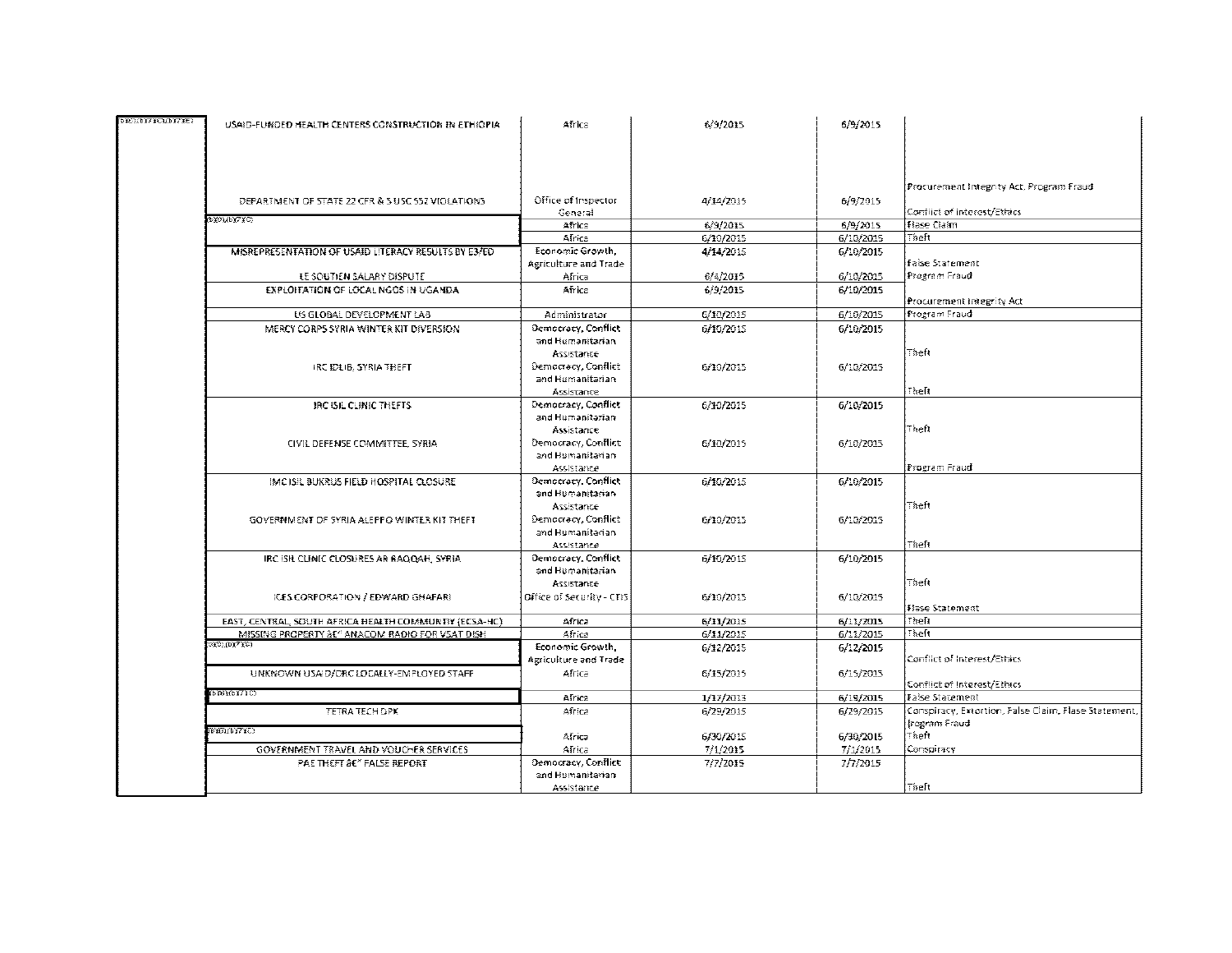| (PRE)'(P)( <u>\)</u> LEUP)(S,XE) | $9\lambda\odot (9)\lambda_2\lambda\odot)$                                 | Global Health         | 7/7/2015   | 7/7/2015  | <b>Flase Statement</b>                         |
|----------------------------------|---------------------------------------------------------------------------|-----------------------|------------|-----------|------------------------------------------------|
|                                  | DAI COMPETE PROJECT                                                       | Economic Growth,      | 4/11/2014  | 7/10/2015 | Bribery/Gratuity/Kickback, Collusive Bidding,  |
|                                  |                                                                           | Agriculture and Trade |            |           | Conflict of Interest/Ethics. Program Fraud     |
|                                  | USAID SENEGAL PALME EDUCATION PROGRAM BE" UNKNOWN<br><b>INDIVIDUALS</b>   | Africa                | 7/13/2015  | 7/13/2015 | Program Fraud                                  |
|                                  | 8XO.(b)(7XC)                                                              | Millenium Challenge   | 7/17/2015  | 7/17/2015 |                                                |
|                                  |                                                                           | Corporation           |            |           | Conflict of Interest/Ethics                    |
|                                  |                                                                           | Administrator         | 7/20/2015  | 7/20/2015 | False Claim, False Statement, Theft            |
|                                  | MCC ZARQAA WATER PROJECT                                                  | Millenium Challenge   | 7/16/2014  | 8/3/2015  |                                                |
|                                  |                                                                           | Corporation           |            |           | Program Fraudi                                 |
|                                  | MCC-WASHINGTON                                                            | Millenium Challenge   | 8/4/2015   | 8/4/2015  |                                                |
|                                  |                                                                           | Corporation           |            |           | Conflict of interest/Ethics                    |
|                                  | ESTIVERNE AND DEMOSTHENES.                                                | Latin America and the | 6/1/2012   | 8/7/2015  |                                                |
|                                  |                                                                           | Caribbean             |            |           | l False Statement.                             |
|                                  | 8XO) (b) (FXC)                                                            | Asia and Near East    | 8/7/2015   | 8/7/2015  |                                                |
|                                  |                                                                           |                       |            |           | Conflict of Interest/Ethics                    |
|                                  | INNOVATIVE BIODEFENSE                                                     | Africa                | 8/10/2015  | 8/10/2015 | Flase Claim, Flase Statement                   |
|                                  | MILLENNIUM CHALLENGE ACCOUNT (MICAL - MONGOLIA                            | Asia and Near East    | 8/13/2015  | 9/3/2015  | Program Fraud                                  |
|                                  |                                                                           | Asia and Near East    | 3/26/2013  | 9/3/2015  | Program Fraudi                                 |
|                                  |                                                                           |                       |            | 9/4/2015  | Program Fraud                                  |
|                                  | SUSPECTED TRAFFICKING IN NETS GROUP (STING)                               | Africa                | 9/4/2013   |           | Program Fraud                                  |
|                                  | PARTNERSHIP FOR SUPPLY CHAIN MANAGEMENT. INC. (PSCM)<br>b 101, (b) 77 (C) | Africa                | 3/29/2013  | 9/8/2015  |                                                |
|                                  |                                                                           | Latin America and the | 5/3/2013   | 9/8/2015  | Conflict of Interest/Ethics                    |
|                                  |                                                                           | Caribbean             |            |           |                                                |
|                                  |                                                                           | Latin America and the | 2/25/2015  | 9/8/2015  |                                                |
|                                  |                                                                           | Caribbean             |            |           | Conflict of Interest/Ethics                    |
|                                  | CAERUS SYRIA RESEARCH                                                     | Policy and Program    | 10/4/2013  | 9/8/2015  |                                                |
|                                  |                                                                           | Coordination          |            |           | Program Fraud                                  |
|                                  | MCA-SENEGAL-CASAMANCE<br><b>DIGITAL</b>                                   | Africa                | 7/13/2015  | 9/8/2015  | Conspiracy, Program Fraud                      |
|                                  |                                                                           | Millenium Challenge   | 9/15/2015  | 9/15/2015 |                                                |
|                                  |                                                                           | Corporation           |            |           | i⊤heft.                                        |
|                                  | SENKARDES SHELL COMPANIES, MERCY CORPS TURKEY                             | Democracy, Conflict   | 7/27/2015  | 9/16/2015 |                                                |
|                                  |                                                                           | and Humanitarian      |            |           |                                                |
|                                  |                                                                           | Assistance            |            |           | Coffusive Bidding, Program Fraud               |
|                                  | CENTER FOR RESEARCH ON DEMOCRACY AND DEVELOPMENT (CEDE)                   | Africa                | 7/14/2014  | 9/18/2015 |                                                |
|                                  |                                                                           |                       |            |           | Faise Claim                                    |
|                                  | AGENCE NATIONALE DE RENSEIGNEMENTS (ANR)                                  | Africa                | 12/10/2014 | 9/18/2015 |                                                |
|                                  |                                                                           |                       |            |           | Extortion                                      |
|                                  | ՒքՖՆՓՆՉՋԸՆ                                                                | Latin America and the | 3/24/2015  | 9/18/2015 |                                                |
|                                  |                                                                           | Caribbean             |            |           | Theit                                          |
|                                  |                                                                           | Asia and Near East    | 2/15/2012  | 9/18/2015 | Theft                                          |
|                                  |                                                                           | Africa                | 6/7/2010   | 9/18/2015 | Program Fraud                                  |
|                                  | DE LAGUNA                                                                 | Latin America and the | 1/24/2011  | 9/18/2015 |                                                |
|                                  |                                                                           | Caribbean             |            |           | Program Fraud                                  |
|                                  | ABT GHANA AFRICA INDOOR RESIDUAL SPRAYING (AIRS) PROJECT.                 | Glebai Health         | 9/27/2012  | 9/18/2015 |                                                |
|                                  | <b>EMPLOYEES</b>                                                          |                       |            |           | Collusice Bidding, Conflict of Interest/Ethics |
|                                  | FOOD PRODUCTION PROCESSING AND MARKETING ACTIVITY (FFPMA).                | Africa                | 10/4/2013  | 9/18/2015 | Program Fraud                                  |
|                                  |                                                                           | Millenium Challenge   |            |           | Bribery/Grateity/Kickback, Conflict of         |
|                                  | <b>SADE</b>                                                               |                       | 9/18/2015  | 9/18/2015 |                                                |
|                                  | 616),(b),(FfC)                                                            | Corporation           |            |           | Interest/Ethics, Procurement Integrity Act     |
|                                  |                                                                           | Millenium Challenge   | 7/10/2014  | 9/22/2015 |                                                |
|                                  |                                                                           | Corporation           |            |           | Bribery/Gratuity/Kickback                      |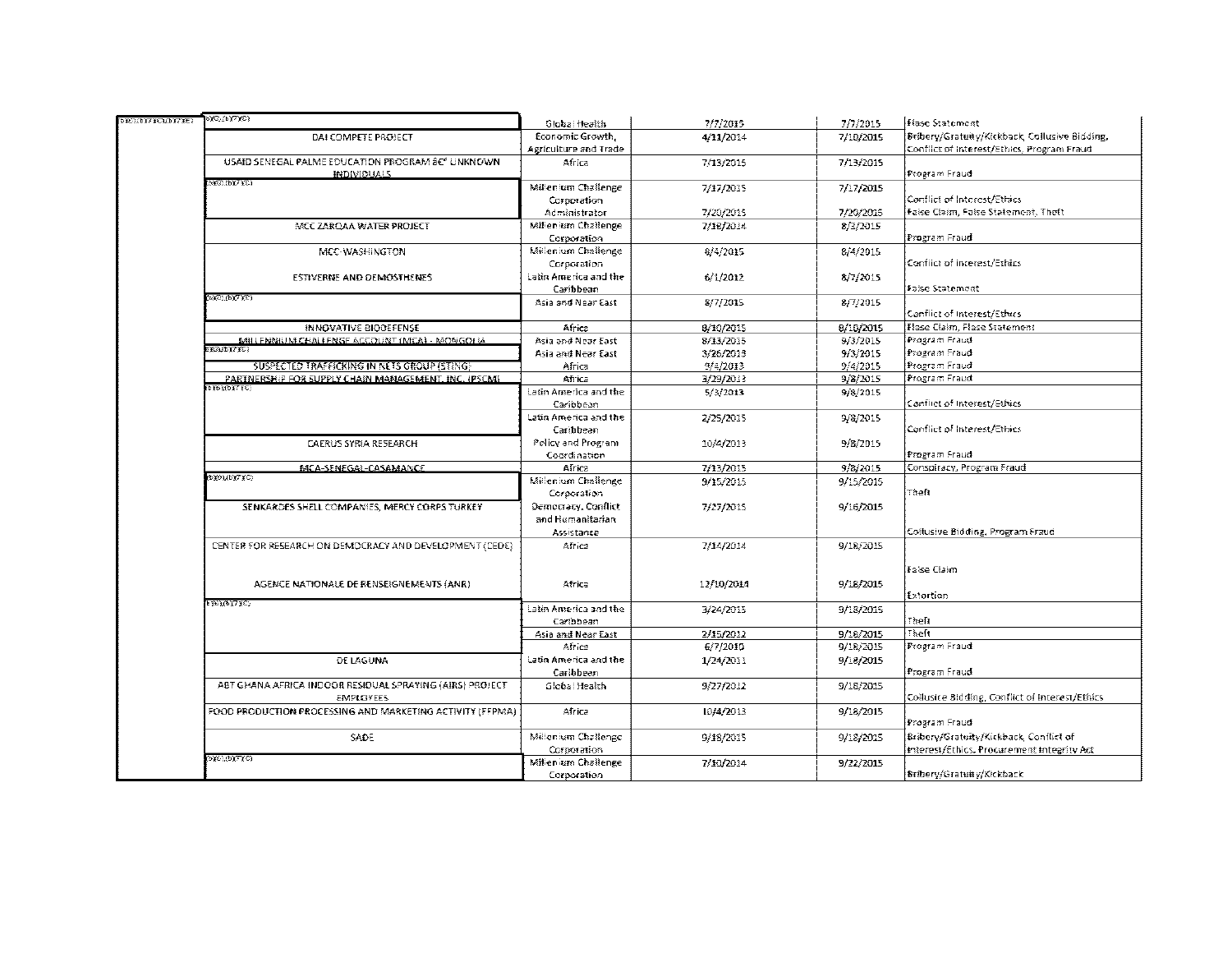| (9X0)[D)(7XC)(D)(7XE) | RURAL JUSTICE CENTER                            | Latin America and the<br>Caribbean | 7/7/2010   | 9/28/2015  | Bribery/Gratuity/Kickback, Collusive Bidding,<br>Conflict of Interest/Ethics, Conspriacy, False Claim,<br>False Statement, Procurement Integrity Act,<br>Program Fruad, Theft |
|-----------------------|-------------------------------------------------|------------------------------------|------------|------------|-------------------------------------------------------------------------------------------------------------------------------------------------------------------------------|
|                       | RANBAXY-A06028                                  | Global Health                      | 3/5/2008   | 9/29/2015  | Conspiracy, Faise Claim, False Statement, Program<br>Fraud                                                                                                                    |
|                       | OIVERTED MEDICATIONS IN THE IMORY COAST (OMIC). | Africa                             | 12/27/2013 | 9/29/2015  | Program Fraudi                                                                                                                                                                |
|                       | <b>OFEMOTION</b>                                | Lead IG &C" Overseas               | 9/29/2015  | 9/29/2015  |                                                                                                                                                                               |
|                       |                                                 | Contingency                        |            |            |                                                                                                                                                                               |
|                       |                                                 | Operations                         |            |            | Theft                                                                                                                                                                         |
|                       |                                                 | Lead iG SE" Overseas               | 9/29/2015  | 9/29/2015  |                                                                                                                                                                               |
|                       |                                                 | Contingency                        |            |            |                                                                                                                                                                               |
|                       |                                                 | Operations                         |            |            | Program Fraud                                                                                                                                                                 |
|                       | HALCROW PARISTAN LIMITED                        | Asia and Near East                 | 4/29/2013  | 9/29/2015  | Bribery/Gratuity/Kickback                                                                                                                                                     |
|                       | ъ⊕) (Ե)7 (€)                                    | Office of Inspector                | 3/4/2015   | 9/29/2015  | Conflict of interest/Ethics, Conspiracy, False                                                                                                                                |
|                       |                                                 | General                            |            |            | Statement                                                                                                                                                                     |
|                       |                                                 | Management                         | 9/29/2015  | 9/29/2015  | Conflict of Interest/Ethics                                                                                                                                                   |
|                       | A CALL TO SERVE (ACTS).                         | Europe and Eurosia                 | 7/10/2014  | 9/29/2015  | Program Fraud, Theft                                                                                                                                                          |
|                       | USPI / UNOPS                                    | Asia and Near East                 | 12/16/2010 | 9/30/2015  | Program Fraud                                                                                                                                                                 |
|                       | 0)@ (b)7)@)                                     | Millenium Challenge                | 3/26/2013  | 9/30/2015  |                                                                                                                                                                               |
|                       |                                                 | Corporation                        |            |            | Computer Crimes                                                                                                                                                               |
|                       |                                                 | Millenium Challenge                | 8/13/2015  | 9/30/2015  |                                                                                                                                                                               |
|                       |                                                 | Corporation                        |            |            | Conflict of Interest/Ethics                                                                                                                                                   |
|                       | BSC/C&C DE-MINING PROJECT                       | Asia and Near East                 | 8/5/2009   | 9/30/2015  | Faise Claim                                                                                                                                                                   |
|                       | AZERBAHAN LAWYERS CONFEDERATION                 | Europe and Eurasia                 | 4/17/2014  | 9/30/2015  | Collusive Bidding, False Claim                                                                                                                                                |
|                       | PSI LIBERIA                                     | Africa                             | 10/8/2015  | 10/8/2015  | Theft                                                                                                                                                                         |
|                       | SAMOL - MCA MORGEED                             | Millenium Challenge                | 10/8/2015  | 10/8/2015  |                                                                                                                                                                               |
|                       |                                                 | Corporation                        |            |            | Program Fraud                                                                                                                                                                 |
|                       | STEM HIGHER EDUCATION PROJECT                   | Millenium Challenge                | 10/8/2015  | 10/8/2015  |                                                                                                                                                                               |
|                       |                                                 | Corporation                        |            |            | Procurement Integrity Act, Program Fraud                                                                                                                                      |
|                       | <b>MCA GEORGIA</b>                              | Millenium Challenge                | 10/8/2015  | 10/8/2015  | Conflict of Interest/Ethics, Procurement Integrity.                                                                                                                           |
|                       |                                                 | Corporation                        |            |            | Act                                                                                                                                                                           |
|                       | MCA MALAWI                                      | Millenium Challenge                | 11/2/2015  | 11/2/2015  |                                                                                                                                                                               |
|                       |                                                 | Cerporation                        |            |            | Collusive Bidding, Procurement integrity Act                                                                                                                                  |
|                       | MCA BENIN HINATIONAL COORDINATOR.               | Millenrum Challenge                | 11/2/2015  | 11/2/2015  |                                                                                                                                                                               |
|                       |                                                 | Corporation                        |            |            | Conflict of Interest/Ethics                                                                                                                                                   |
|                       | <b>NDSTRERIA</b><br><b>FIOLITIC:</b>            | Africa                             | 11/2/2015  | 11/2/2015  | Conspiracy, Extertion, Program Fraud, Theft                                                                                                                                   |
|                       |                                                 | Africa                             | 11/2/2015  | 11/2/2015  | Conspiracy, False Claim, Flase Statement, Program.                                                                                                                            |
|                       |                                                 |                                    |            |            | Fraud, Theft                                                                                                                                                                  |
|                       | SAVE THE CHILDREN, GUINEA                       | Africa                             | 11/2/2015  | 11/2/2015  | Conspiracy, Extertion, False Claim, False Statement,  <br>Program Fraud, Theft                                                                                                |
|                       | M518 CRIMINAL ORGANIZATION                      | Latin America and the              | 11/3/2015  | 11/3/2015  |                                                                                                                                                                               |
|                       |                                                 | Caribbean                          |            |            | Exterion                                                                                                                                                                      |
|                       | MCA MOLDOVA                                     | Millenium Challenge                | 11/3/2015  | 11/3/2015  |                                                                                                                                                                               |
|                       |                                                 | Corporation                        |            |            | Conflict of Interest/Ethics                                                                                                                                                   |
|                       | 3390.617 (C)                                    | Millenrum Challenge                | 5/27/2015  | 11/6/2015  |                                                                                                                                                                               |
|                       |                                                 | Corporation                        |            |            | Program Fraud                                                                                                                                                                 |
|                       |                                                 | Europe and Eurosia                 | 11/24/2015 | 11/24/2015 | Whistieblower Protection                                                                                                                                                      |
|                       | RAMP UP DAI MARKET PROJECT                      | Office of Inspector                | 7/11/2013  | 11/24/2015 |                                                                                                                                                                               |
|                       |                                                 | General                            |            |            | Procurement Integrity Act                                                                                                                                                     |
|                       | NUMERICA                                        | Africa                             | 10/2/2015  | 11/24/2015 | Bribery/Gratuity/Kickback, Conspiracy,                                                                                                                                        |
|                       |                                                 |                                    |            |            | Procurement Integrity Act, Program Fraud                                                                                                                                      |